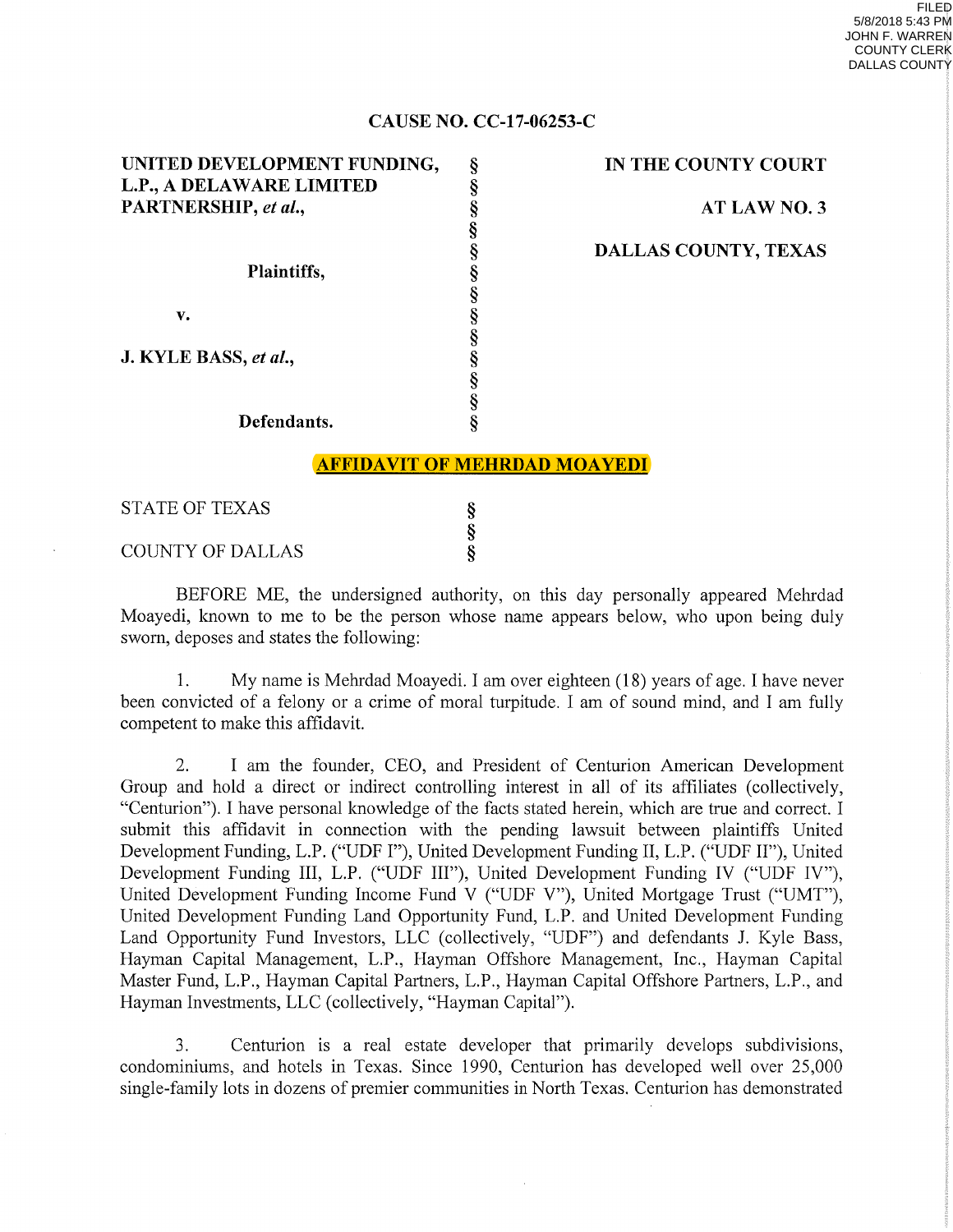the ability to work effectively with landowners, financial institutions, and homebuilders to acquire and undertake development of over 20,000 acres of land inventory, resulting in a diverse mix of developments varying in size and scope. Delivering award-winning communities with impeccable amenities such as parks, golf courses, water park themes, and hiking and biking trails, Centurion has successfully designed master-planned communities that have been recognized across the real estate industry.

4. Centurion is one of the largest developers in Texas and well known as an experienced and successful real estate developer. Centurion has completed or is in the process of completing several high-profile developments, including: (i) the RiverWalk at Central Park in the Town of Flower Mound, which is a 158 acre mixed-use development comprising singlefamily and multi-family homes along with a central waterway, walking trail, plazas, 46.5 acres of parks with green space, an amphitheater, a chapel, and dining and shopping, (ii) the remodel of the historic Statler Hotel in downtown Dallas and the restoration of the Dallas Public Library, both of which were prominently featured in Dallas media, and (iii) The Residences At The Stoneleigh, which is a classic, 22-story residential high-rise in Dallas, featuring customized condominiums. Centurion's current projects include Mercer Crossing in Farmers Branch, which is planned to feature 2 hotels, 3500 multi-family units, and retail shopping. That project will also include over 800 single-family home sites for townhomes and residential villas, 180,000 square feet of commercial services, and a reserved 48-acres for a future office campus. Signature amenities planned include a 5,000 seat outdoor amphitheater and a residential amenity center with a myriad of amenities like a kid splash park and pool for local homeowners.

5. Centurion has been favorably profiled in various media. For example, in its November 2015 edition, *Dallas Magazine* labeled Centurion as a "diversified real estate powerhouse." *See* Annex A. A recent article in the *Dallas Morning News* suggested that Centurion should be named developer of the year.

6. Centurion's real estate development projects often involve land acquisition, entitlements, engineering, and the production of finished lots for sale to homebuilders. Because there may be a period of years between the acquisition of land to the time of sale of finished lots to homebuilders, plus the cost of acquiring the land in the first instance, Centurion often requires access to capital to support these projects from inception of completion. There are many reasons why the development of finished lots in real estate development can take years to complete after land is first acquired, including waiting for favorable market conditions to commence development, the uncertainties of the entitlement process, engineering issues, and the establishment of municipal utility districts or public improvement districts.

7. Over many years, Centurion has worked with dozens of lenders to secure capital necessary for development. Those lenders include traditional bank lenders as well as alternative sources of capital from non-bank lenders, such as UDF. UDF is not the only non-bank lender from which Centurion has borrowed.

8. On or about December 10, 2015, I became aware of an anonymous internet post concerning UDF titled *"A Texas-Sized Scheme: Exposing the Darkest Corner of the REIT Business, United Development Funding (UDF).* " A true and correct copy of that post is attached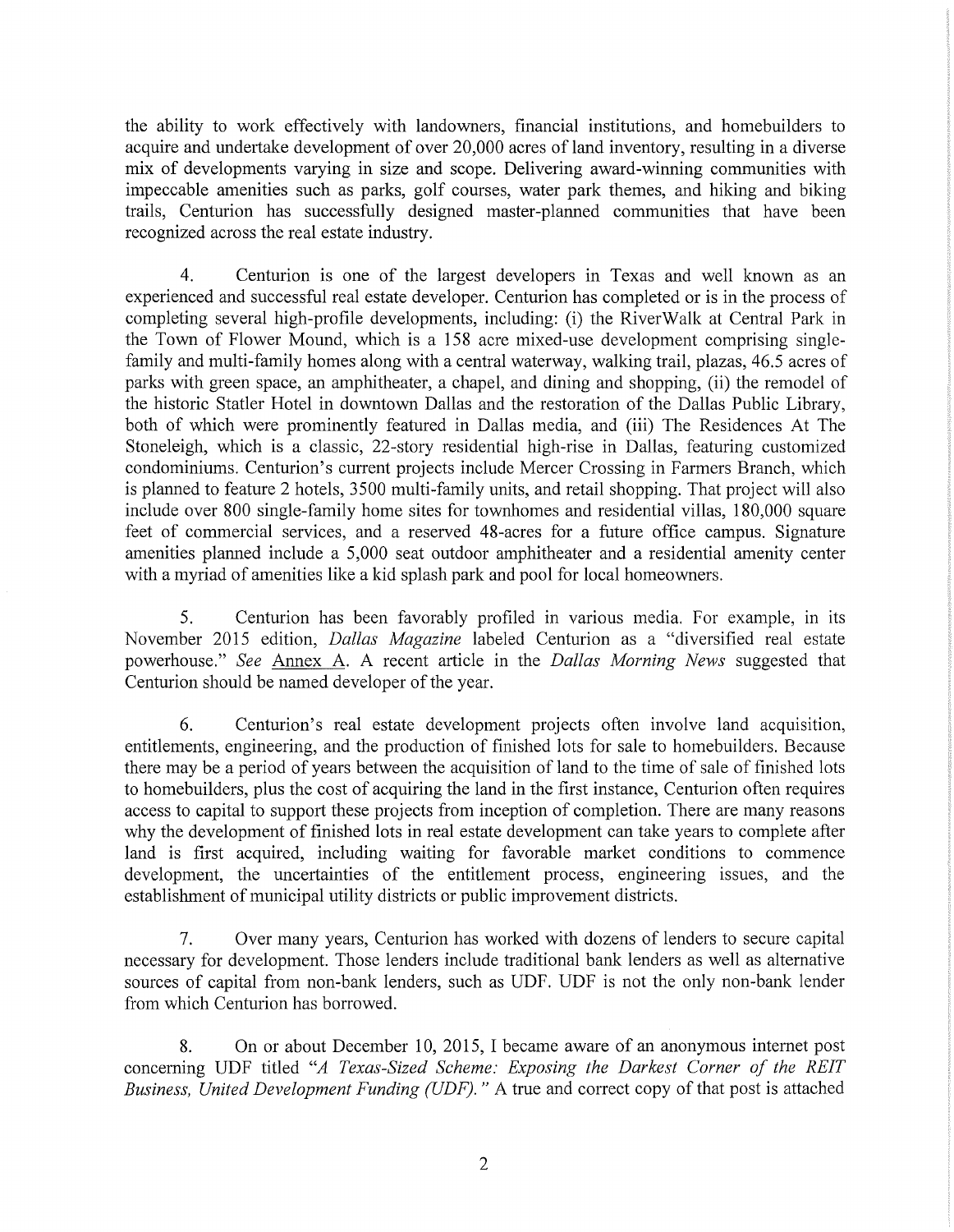hereto as Annex B. That post was followed by a second post on December 11 (Annex C) and a third post on December 15 (Annex D). These three posts are collectively referred to hereafter as the "anonymous posts."

9. As I understood them, the anonymous posts asserted that UDF's business was not engaged in a legitimate real estate business, but was instead a Ponzi scheme that was making non-market rate loans (at 13%) to an insolvent borrower, Centurion, and strongly implied that the loan proceeds were being misappropriated. That was and continues to be incorrect. The loans were at market rate. Centurion was not, and is not, insolvent. No loan proceeds were misappropriated. Centurion has had no involvement in any Ponzi scheme. Centurion borrows from many lenders, both bank lenders and non-bank lenders, and does so based on what rates and other loan terms it can obtain in the market. Like any borrower, Centurion seeks capital on the best possible terms, but rate is not the only factor. There are other factors, such as how much capital is actually available, for what period of time, with what loan covenants, security and guarantees, etc. Contrary to the assertions in the anonymous posts, loans from UDF to Centurion at 13% interest were market rate loans because those loans were competitive with what was available from other lenders for development loans. It is commonplace for real estate developers like Centurion to borrow money at higher interest rates from alternative lenders where bank capital is not available in a sufficient amount for the necessary period of time or where bank capital is subject to unfavorable terms and conditions.

10. On page five of the December 15, 2015 anonymous post, the author asserted that Centurion was not a seasoned and accomplished developer because seasoned and accomplished developers do not borrow capital to finance residential development at 13% interest. *See* Annex D. This was and continues to be incorrect. Centurion is a seasoned and accomplished developer. Centurion, like other developers, will borrow at lower rates as stated above in paragraphs 7 and 9; however, Centurion, like other developers, will also borrow at higher rates, including 13%, to satisfy its capital needs. In deciding whether to enter into such a loan, a seasoned and accomplished developer will consider the value of the development opportunity before it, not just the interest rate on the loan. Some factors in measuring the value of a development opportunity include the expected return, the trends in market conditions, and the carrying cost of the loan, etc.

11. On its website, Hayman Capital asserted that UDF's loans to Centurion were "irregular" because the loans "do not generate any cash (principal or interest)." <sup>1</sup>*Irregular Loan Patterns Related to UDF's Largest Borrower, Annex E at 3. This assertion was and continues to* be incorrect. In truth, loans from UDF to Centurion generated cash. There was nothing "irregular" about the "loan patterns" and alleged lack of cash generated. Loans to a real estate developer will not generate cash in the same manner as, for example, a shopping mall generates cash. In real estate development of residential subdivisions, an individual loan will generate cash at some points in time, but not others. When reviewing a large portfolio of loans at a particular time, it is to be expected that some loans will be generating cash while others will not be

<sup>&</sup>lt;sup>1</sup> Comparable statements were made in the December 10 and 15 anonymous posts. Annex B, Letter to Whitley Penn, at 2 (stating that "[!Joans appear to accrue larger and larger balances for years ... without ever generating any cash receipts"); Annex D, at 7 (stating that "loans to Centurion regularly (i) do not generate any cash (principal or  $interest) \dots$ ").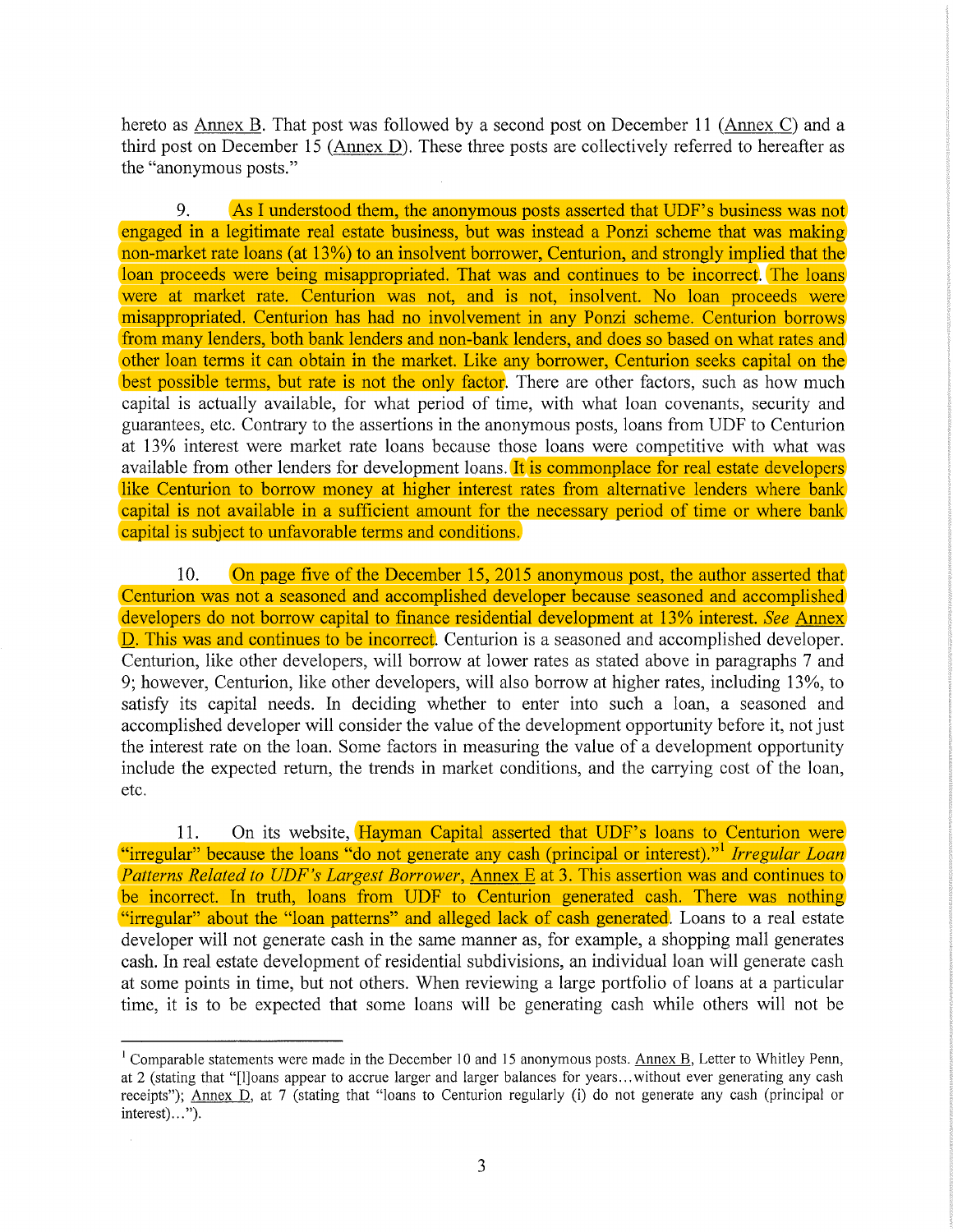generating cash. The reasons are obvious enough in the residential subdivision context: (i) raw land typically does not generate cash; (ii) land in the entitlement process typically does not generate cash; (iii) land being engineered typically does not generate cash; and (iv) land where lots are being finished typically does not generate cash. If and when finished lots are completed, cash typically is generated, and repayment can be made. Cash may sometimes be generated in other ways, such as through "MUD" (municipal utility district) reimbursements. Real estate development tends to go through long dry periods followed by cash-generating events. That is why it was incorrect for Hayman Capital to state: "In a typical development loan, interest is 'accrued' and then paid (typically within 30-45 days); in the case of UDF, interest is typically not paid but instead, is accrued. Annex E, at 2. Interest on a typical development loan is not paid by the developer within 30 to 45 days; that would, in fact, be quite out of the ordinary. Instead, the interest is either funded or accrued by the lender. Either way, the developer typically does not pay cash within 30 to 45 days because the real estate project must reach certain milestones in the development process, as affected by various contingencies (such as the unpredictable entitlement process), before it generates significant cash to pay interest. The ordinary development loan assumes that the development is not generating cash such that cash will be used to pay interest within 30 to 45 days.

12. Based on the widespread and negative reaction among Centurion's lenders to the anonymous posts, I was immediately concerned that UDF would not be able to provide the necessary funding for ongoing projects. As a result, in January 2016, I began discussions with DR Horton, the largest homebuilder in the United States, about the possible sale of ongoing development projects. These negotiations eventually resulted in the sale of six projects to DR Horton, with those projects named as follows: Regatta, Shahan Prairie, Sinclair, Southern Colony, Travis Ranch, and Williamsburg. But for the anonymous posts and the widespread and intense negative reaction in the real estate community, Centurion would not have sold these projects to DR Horton because Centurion believed that these projects would be successful projects (which has subsequently proven to be true for DR Horton).

13. Although Centurion did not believe the assertions contained in the anonymous posts, it could not ignore the fallout from the posts. In response to the anonymous posts, Centurion suspended entering into any new loans with UDF because of the extreme negative reaction to the posts from Centurion's lenders, homebuilder clients, and other third parties. For example, prior to December 10, 2015, Centurion had intended to borrow money from UDF in connection with the Mercer Crossing project in Farmers Branch. However, because of the package of the anonymous posts and Hayman Capital's publications that was provided to the Mayor of Farmers Branch and the resulting controversy that ensued as to whether UDF's business was a Ponzi scheme, I had to remove UDF as a lender in that project in order to obtain project approval. The Farmers Branch Mayor and City Council explicitly raised with me some of the same allegations in that package of posts and publications,<sup>2</sup> specifically that UDF was a Ponzi scheme in order to pressure me to remove UDF as a lender on the project, which I did. As reflected in the attached article in the *Dallas Morning News,* Centurion is moving that project forward successfully today with other lenders. *See* Annex F.

<sup>&</sup>lt;sup>2</sup> The Mayor declared that he received a package of anonymous posts and publications and distributed it to the City Council.